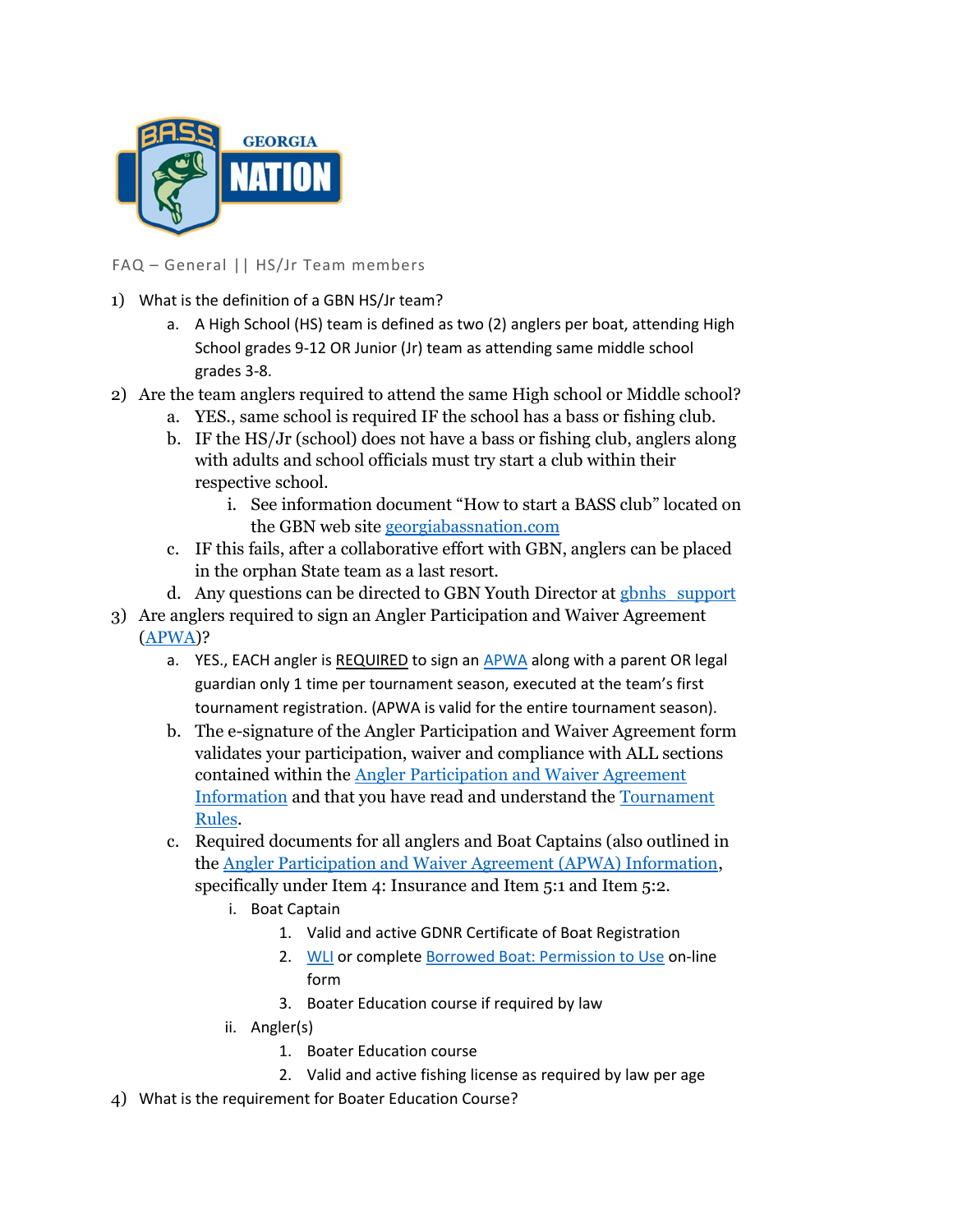- a. EACH angler and/or boat captain, as stated by law per age, is REQUIRED to show proof of completion of a Boater Education Course one (1) time per tournament season (this is done as part of the APWA agreement) as per Georgia law:
	- i. As of July 1, 2014, all persons born on or after January 1, 1998, that operate any motorized vessel on the waters of the state must have completed a boat education course approved by the department prior to such operation. A person is exempt if he or she is:
		- i. a person licensed by the U.S. Coast Guard as a master of a vessel
		- ii. a person operating on a private lake or pond.
		- iii. a non-resident who has in his or her possession proof that he or she has completed a NASBLA approved boater education course or equivalency examination from another state.
		- iv. Boater Education information can be found here: Georgia boating-education
- 5) Once a HS/Jr team is entered into a GBN HS/Jr tournament event, are these same team members required to participate together for the entire GBN HS/Jr tournament year?
	- a. YES, once a team is entered into their first tournament for the year, they are required to participate together for ALL subsequent tournaments entered.
- 6) What if one of the anglers on a team cannot participate for one (1) or more tournaments?
	- a. Solo fishing, only one (1) member of a team is participating in a tournament, is allowed.
	- b. A team member is allowed to fish one (1) SOLO tournament per season, AND the designated team will receive AOY points for that tournament, NO credit will be given for State Classic qualification. After the team has executed their SOLO event, any subsequent tournaments in the same season that are participated as SOLO by either team member; NO credit will be given for AOY or State Classic qualification.
	- c. You MUST participate as a team to qualify for State Classic.
- 7) How do teams qualify for the State Classic?
	- a. Teams are REQUIRED to participate in a minimum of three (3) GBN HS/Jr Tournament events during a season AND qualify using the process as described in #7b below.
	- b. You MUST participate as a team (NO credit for solo participation) in a tournament event AND as determined by the number of team entries (boats) participating in each individual tournament event, finish within the designated 1:5 qualification frame. For example, if there are 100 teams (boats) participating in a single tournament; using the 1:5 frame,